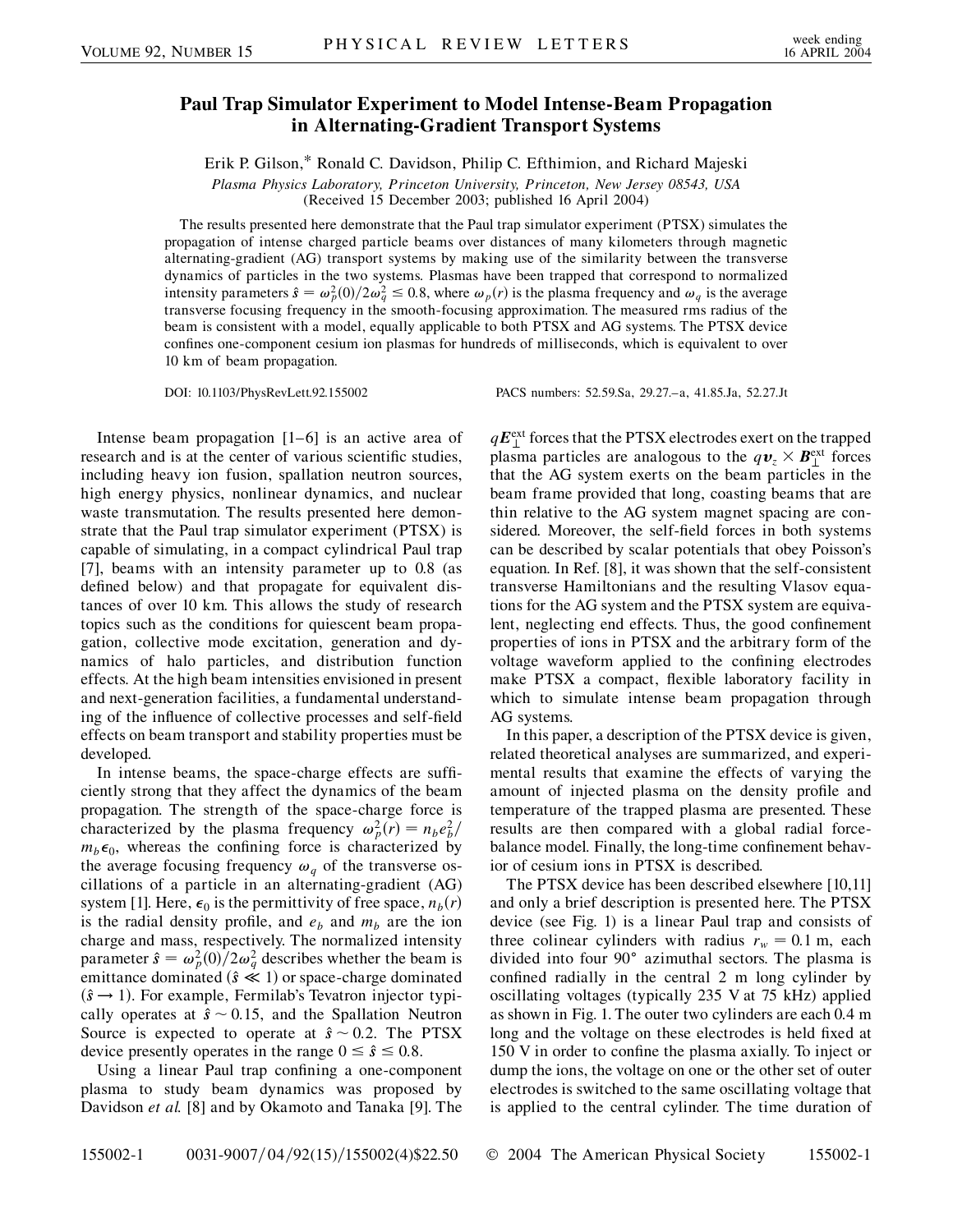

FIG. 1 (color online). The PTSX device consists of three cylindrical electrodes with radius  $r_w = 0.1$  m, each divided into four 90° sectors. An oscillating voltage  $\pm V_0(t)$  confines the plasma in the transverse plane to a radius  $r_p$ . Static voltages  $+\hat{V}$  on the end electrodes confine the ions axially within a length  $2L = 2$  m.

injection  $(t_i)$ , trapping $(t_t)$ , and dumping  $(t_d)$  may be varied independently with typical values being  $t_i = 5$  ms,  $t_t \le$ 300 ms, and  $t_d \ge 10$  ms.

The cesium ion source consists of an aluminosilicate emitter surrounded by a Pierce electrode, followed by an acceleration grid and a deceleration grid to extract the desired ion current and adjust the final ion kinetic energy. On the dumping end of PTSX, there is a Faraday cup that is movable in the transverse direction in order to measure the *z*-integrated radial charge profile. The operating pressure of PTSX is  $5 \times 10^{-9}$  Torr.

The details of the analogy between AG systems and linear Paul traps such as PTSX are presented in Ref. [8]. Here, we discuss the smooth-focusing transverse oscillation frequency  $\omega_a$ , the smooth-focusing vacuum phase advance  $\sigma_v^{sf}$ , and the force-balance equation that determines the rms beam radius. The transverse motion of particles in either an AG system or in a Paul trap consists of rapid micromotion arising from the periodic focusing and defocusing forces, plus a guiding-center oscillation. In the smooth-focusing approximation, for sufficiently small vacuum phase advance  $\sigma_v^{\text{sf}}$ , the time scales of the two motions are well separated. The oscillation frequency of the average transverse motion  $\omega_q$ , neglecting spacecharge effects, is then given by a simple analytic formula [1,9]. The change in phase of this transverse motion over one oscillation period of the focusing system is the smooth-focusing vacuum phase advance  $\sigma_v^{\text{sf}}$ .

In the PTSX system, transverse confinement can be described in terms of a ponderomotive force acting on the particles. For the circular PTSX electrodes, the applied electric potential near the axis at  $r = 0$  is [8]

$$
e_b \phi_{\rm ap}(x, y, t) = \frac{1}{2} \kappa_q(t) (x^2 - y^2), \tag{1}
$$

where  $\kappa_q(t) = 8e_b V_0(t)/m_b \pi r_w^2$ . The voltage applied to the electrodes has the form  $\pm V_0(t) = \pm V_{0\max}g(t)$ , and  $g(t)$  is a periodic function with unit amplitude and frequency *f*. For  $r/r_w \ll 1$ , the resulting ponderomotive force is proportional to the displacement from the axis, and the frequency of the transverse oscillations is given in the smooth-focusing approximation by [1,10,11]

$$
\omega_q = \frac{8e_b V_{0\,\text{max}}}{m_b r_w^2 \pi f} \xi,\tag{2}
$$

where  $m_b = 133$  amu for Cs<sup>+</sup> ions in PTSX. The factor  $\xi$ depends on the shape of the voltage waveform  $g(t)$ ;  $\xi$  = depends on the shape of the voltage waveform  $g(t)$ ;  $\xi = 1/2\sqrt{2}\pi$  for a sinusoidal waveform, and  $\xi =$  $\frac{1}{2\sqrt{2\pi}}$  for a sinusoidal waveform, and  $\xi = 4\sqrt{3}/(\eta\sqrt{3-2\eta})$  for a periodic step-function waveform with fill factor  $\eta$ . Furthermore, the smooth-focusing vacuum phase advance  $\sigma_v^{\text{sf}}$  is given by  $\sigma_v^{\text{sf}} = \omega_q/f$ [1,10,11].

Under quasi-steady-state conditions, for a thermal equilibrium distribution of particles, the average density profile  $n_b(r)$  is given by [1,2]

$$
n_b(r) = n_b(r = 0) \exp\left[-\frac{m_b \omega_q^2 r^2 + 2e_b \phi^s(r)}{2kT}\right].
$$
 (3)

Here,  $k$  is Boltzmann's constant,  $T =$  const is the transverse temperature, and the space-charge potential  $\phi^s(r)$  is determined self-consistently from Poisson's equation  $r^{-1}\partial_r(r\partial_r\phi^s) = -n_b(r)e_b/\epsilon_0$ . Manipulation of Eq. (3) gives the global radial force-balance equation [1]

$$
m_b \omega_q^2 R_b^2 = 2kT + \frac{N_b e_b^2}{4\pi\epsilon_0},\tag{4}
$$

where  $N_b = \int_0^{r_w} n_b(r) 2\pi r dr$  is the line density, and  $R_b^2 =$  $\int_{1/N_b}^{N_b - 1} \int_0^{n_b} n_b(r) 2\pi r^3 dr$  is the mean-squared radius of the plasma. As  $R_b^2$  and  $N_b$  are calculated from the measured data, *kT* is the only parameter not known *a priori*.

For the data presented here, the voltage applied to the 0.6 in. diameter emitting surface of the cesium source was 9 V, while the voltage on the acceleration grid was varied between 0 and 8.7 V. The deceleration grid was held fixed at 8 V. The electrodes were driven with sinusoidal waveforms with a 235 V amplitude and a 75 kHz frequency so that  $\omega_q = 6.51 \times 10^4 \text{ s}^{-1}$  and  $\sigma_v^{\text{sf}} = 49.7^{\circ}$ .

The plasmas were injected for 5 ms, trapped for 1 ms, and then dumped. The radial charge profile, which is proportional to  $n_b(r)$ , is then measured by averaging the signal at each radial position over several hundred shots. The area of the Faraday cup aperture and an estimate of the plasma length  $L_p$  [12] are then used to calculate  $n_b(r)$ . For example, the maximum on-axis charge shown in Fig. 2 corresponds to a density of  $5 \times 10^5$  cm<sup>-3</sup>. Figure 2 shows the radial profiles measured for several acceleration grid voltages together with Gaussian fits to the radial profiles. From Eq. (3), plasmas that are in thermal equilibrium and are not exceptionally close to  $\hat{s} = 1$ are expected to have nearly Gaussian density profiles.

As the acceleration grid voltage is increased, more charge is injected into the trap. The profiles become taller and broader at first. Ultimately the profiles become shorter, while continuing to broaden. Note that a systematic error of 0.6 cm in the position of the Faraday cup has been removed from the data in Fig. 2, which is centered at  $r = 0$ .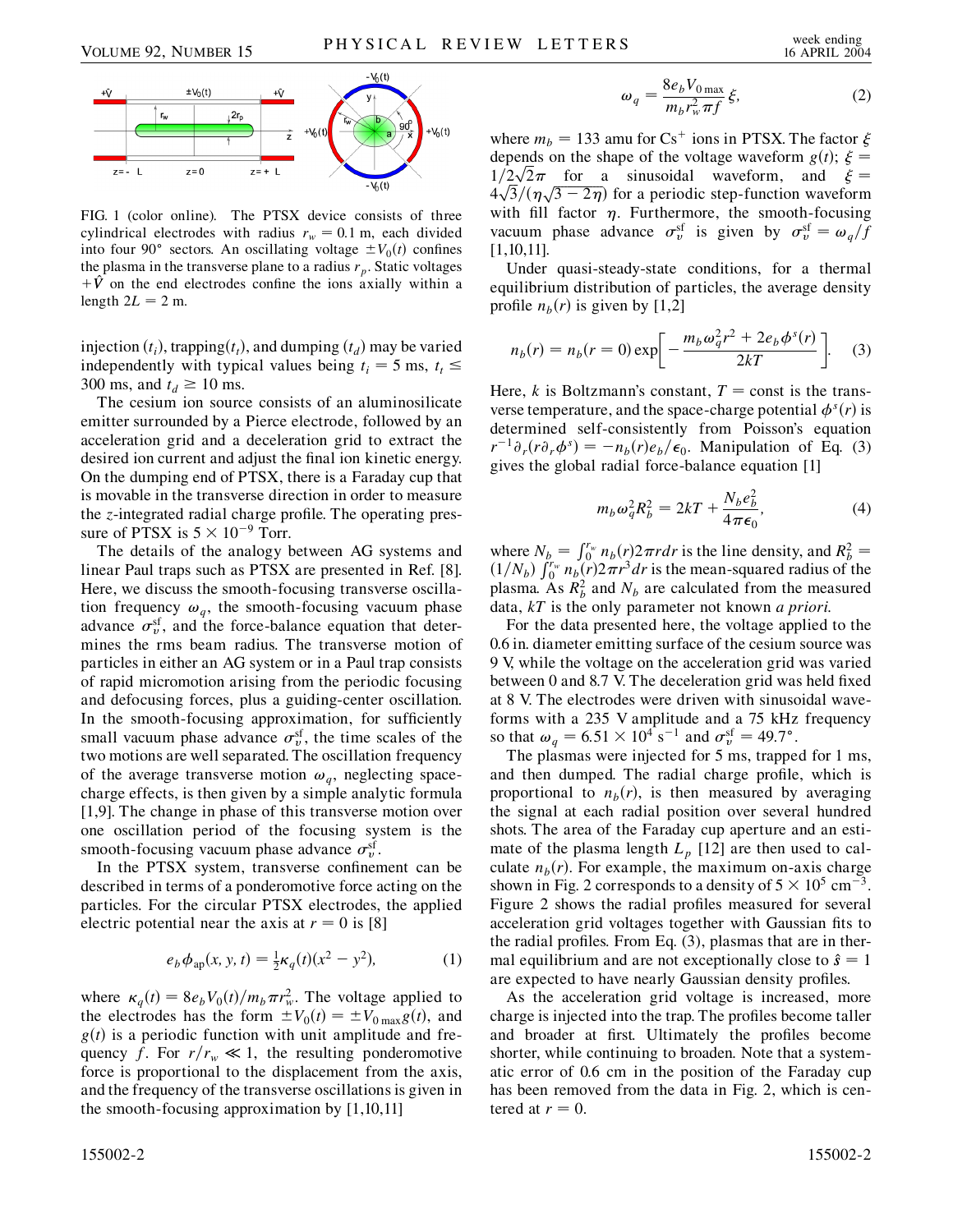

FIG. 2. Radial profiles of plasmas for various acceleration grid voltages show that by injecting more current into the trap, the peak height saturates and then decreases again.

To make comparisons with Eq.  $(4)$ ,  $N_b$  is obtained from the experimental data either by integrating the measured radial density profile  $n_b(r)$  of a trapped plasma or by knowing the energy and steady state current of a streaming beam reaching the Faraday cup enclosure and then invoking energy conservation plus the continuity equation [11]. These two methods produce values of  $N_b$  that are proportional, but not identical;  $N_b$  as computed from the streaming beam method is 4 times smaller. This is likely because the current collected on the Faraday cup enclosure may not be the entire current if the beam radius is larger than the enclosure and because the beam energy may not be immediately derivable from the ion source biases due to space-charge effects. Thus, the integrated radial profile technique is employed for calculating  $N<sub>b</sub>$ .

The parameter  $\hat{s} = \omega_p^2(0)/2\omega_q^2$  is now extracted from the measured density profile  $n_b(r)$  by using the amplitude of the Gaussian fit  $Q_0$ . We note in Fig. 3 that as  $N_b$ increases  $(N_b \propto Q_0 R_b^2)$  where  $R_b$  is the width of the Gaussian fit),  $\hat{s}$  initially increases, and reaches a plateau



FIG. 3 (color online). The parameter  $\hat{s}$  saturates at 0.8 before decreasing.



FIG. 4 (color online). The straight lines are plots of Eq. (4) for  $2kT = 0, 1, 2, \ldots$ , eV and are a guide to the reader. For small values of the line density  $N_b$ , the relationship is linear and implies a transverse temperature of 0.5 eV.

at  $\hat{s} = 0.8$ . During the initial increase in  $\hat{s}$ , the radial density profiles become taller and somewhat broader. In the plateau region in Fig. 3, the radial profiles increase in width to accommodate the increasing amount of injected charge. For even larger values of  $Q_0R_b^2$  than plotted in Fig. 3, the radial density profile continues to broaden and the on-axis density  $n_b(0)$  and corresponding value of  $\hat{s}$ decrease. This is likely due to the increasingly poor match between the plasma source radius and the trapped plasma radius at the higher values of injected charge.

Equation (4) informs us that the transverse temperature *kT*(energy units) can be inferred by plotting  $m_b \omega_q^2 R_b^2$ versus  $N_b e_b^2 / 4\pi \epsilon_0$ . Figure 4 shows that for the region of increasing  $\hat{s}$ ,  $kT$  is approximately 0.5 eV. The data then depart from a straight line, consistent with the possible increase in transverse temperature once *s*^ becomes saturated, yet more charge is injected into the trap. The increasing mismatch between the source conditions and the trapped plasma likely serves as a source of free



FIG. 5 (color online). The predicted hyperbolic relationship between  $R_b^2$  and  $\omega_q^2$  is shown by the solid curve assuming  $kT = 0.5 eV$ .